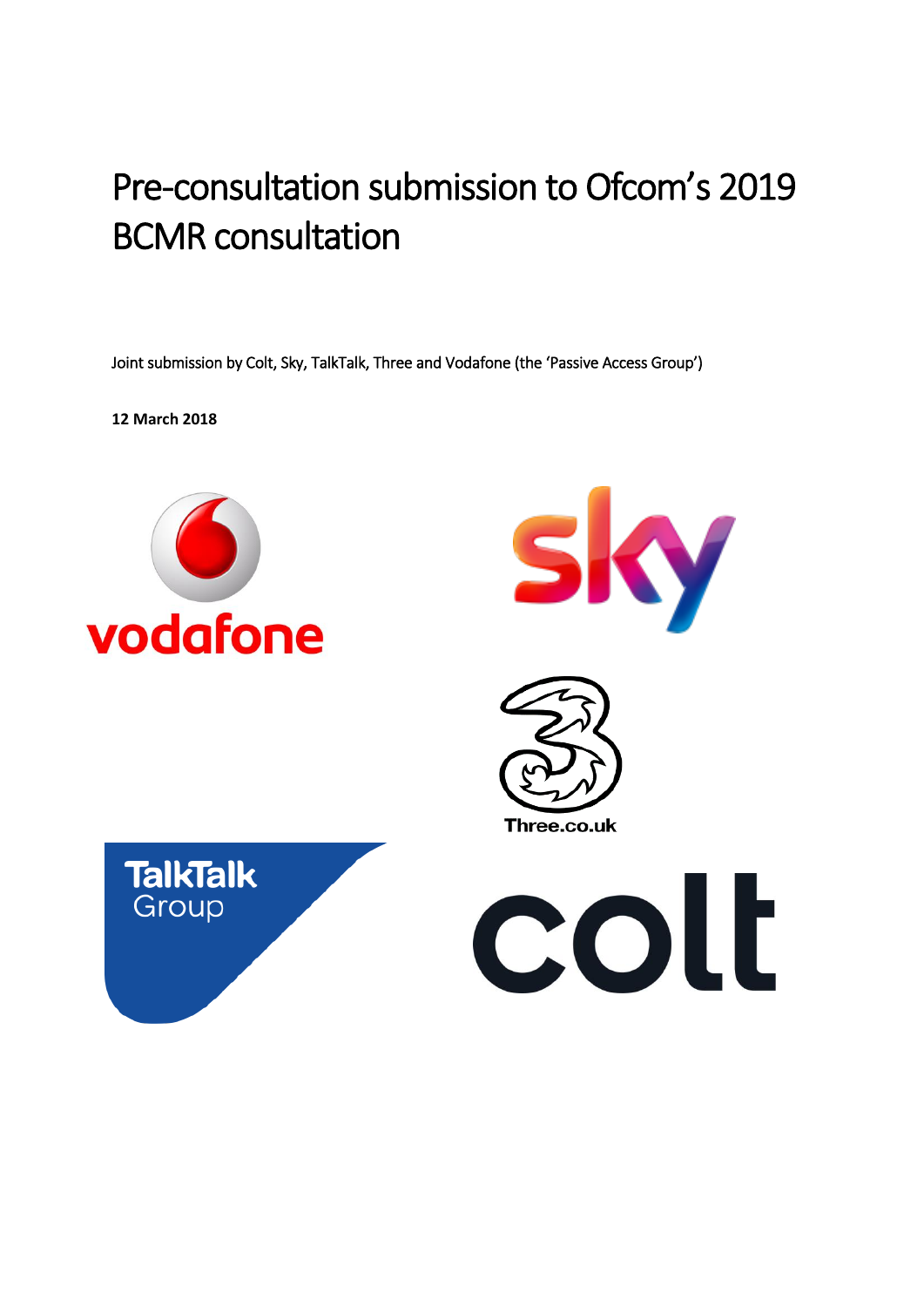# **Contents**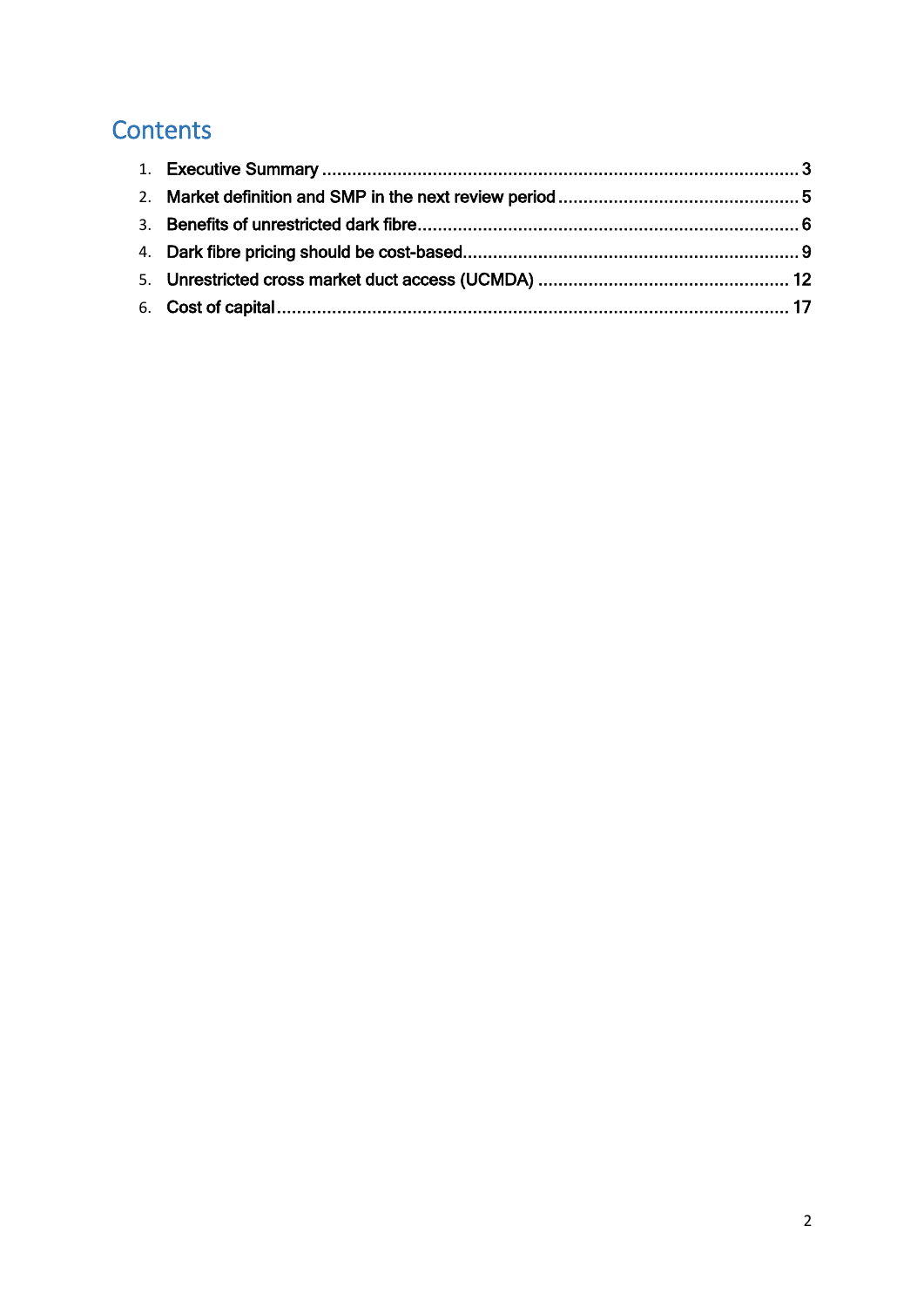# <span id="page-2-0"></span>**Executive Summary**

- 1. Thisis a joint consultation response submitted jointly by Colt, Sky, TalkTalk, Three and Vodafone (the 'Passive Access Group' ('PAG')).
- 2. The PAG was established through the members' shared view that passive remedies are essential to promote competition in business connectivity and access markets. Representing some of the largest providers of fixed, mobile, public and private network operators in the UK, the PAG members are naturally some of the largest consumers of business connectivity products and services (in particular, active circuits) from BT. The PAG therefore makes up some of the most likely users of dark fibre and duct and pole access ('DPA').
- 3. The PAG is conscious that Ofcom is not planning to consult on the 2019 Business Connectivity Market Review (BCMR) until Summer 2018, which is later than usual. We are concerned this may present Ofcom with some timing challenges. The PAG also appreciates that Ofcom is facing additional challenges related to market definition from the previous BCMR and to do with the changing nature of demand and supply conditions. As a consequence, the PAG believes it is a timely opportunity to provide Ofcom with some thoughts about how it sees the Business Connectivity Market (BCM) evolving in relation to passive access and regulation.
- 4. We set out our thinking on the following matters in more detail:
	- (a) **Market power and SMP**: The PAG begins by pointing to the key characteristics and trends in Contemporary Interface Symmetric Broadband Origination (CISBO) services, and how Ofcom – taking into account the CAT's judgment in the 2016 BCMR appeal – may need to adjust its market definition and market power assessments going forward. The case for a single (bandwidth-agnostic) product market has only become stronger, and the assessment of market power needs to take into account a broader set of indicators of competitive conditions along with the reality that CPs can face significant barriers to competing for a customer even if they have pre-existing infrastructure in the area.
	- (b) **Benefits of dark fibre >1Gbit/s**: The PAG continues to consider that an unrestricted dark fibre remedy (usable in any market in which BT has SMP) will best promote Ofcom's duties, enabling a new wave of innovation and investment. We trust this means a dark fibre remedy will be readopted above 1Gbit/s once Ofcom has had the opportunity to assess the markets in which these products are sold again. We are aware Ofcom has a significant amount of data and submissions already on the benefits of dark fibre, through various consultations and litigation. In this section, the PAG summarises and provides references to some of our submissions on the benefits of an unrestricted dark fibre remedy for any market where BT is found to have SMP, including where appropriate for >1Gbit/s services, and an update about some of the benefits that have since been identified.
	- (c) **Dark fibre pricing should be cost-based**: More strongly than ever, the PAG considers that it is wrong to not use cost based pricing for dark fibre. Every other significant regulated product is cost-based, and for good reason: cost-based pricing delivers the best outcome for consumers, maximising uptake and leading to efficient competition on the merits.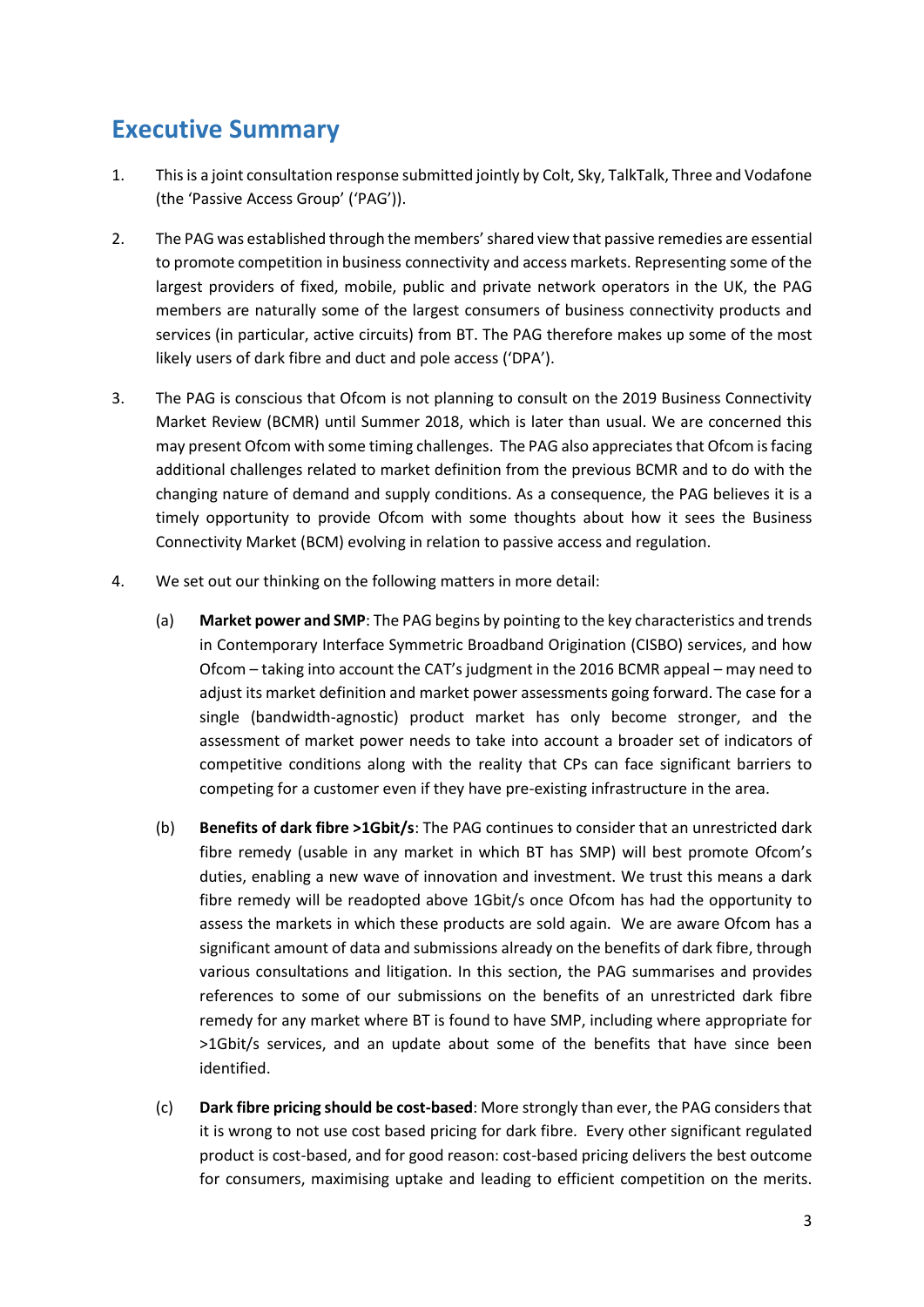Ofcom has provided no good reason for departing from an established and proven pricing methodology. We refer Ofcom to the analysis in the PAG's previous submissions which demonstrates that a cost-plus pricing methodology for dark fibre is clearly superior to the current active-minus methodology. We also set out additional reasons that have emerged since, for why cost-plus is a clearly superior methodology.

- (d) **Duct access**: The PAG considers that having consulted in two previous BCMRs on duct access and deciding not to impose it, it is not inappropriate for Ofcom to continue to delay the adoption of a duct access remedy. We set out the reasons why an unrestricted duct access is appropriate, which include the evolution of technology, demand, supply and remedies in other markets.
- (e) **Cost of capital**: The PAG considers that Ofcom's current approach is out of alignment with the latest regulatory best practice and therefore over-values BT's cost base. This has the knock-on effect of grossly overpricing the remedies Ofcom imposes on BT as a consequence of its SMP. This can have serious impacts on competition and ultimately the prices consumers pay. While the cost of capital proposed by Ofcom in its most recent WLA draft statement is (at least in some respects) a step forward, the PAG submits that Ofcom must update its approach to cost of capital if its approach is to evolve in line with best regulatory practice as demonstrated by other economic sector regulators.
- 5. This document contains the PAG's initial shared views on matters from the regulation of BT in BCMs, which may be subject to adjustment in the future. Please let us know if there is anything you would like any of the PAG members to elaborate on or if you require further evidence and we would be very happy to arrange for it to be provided.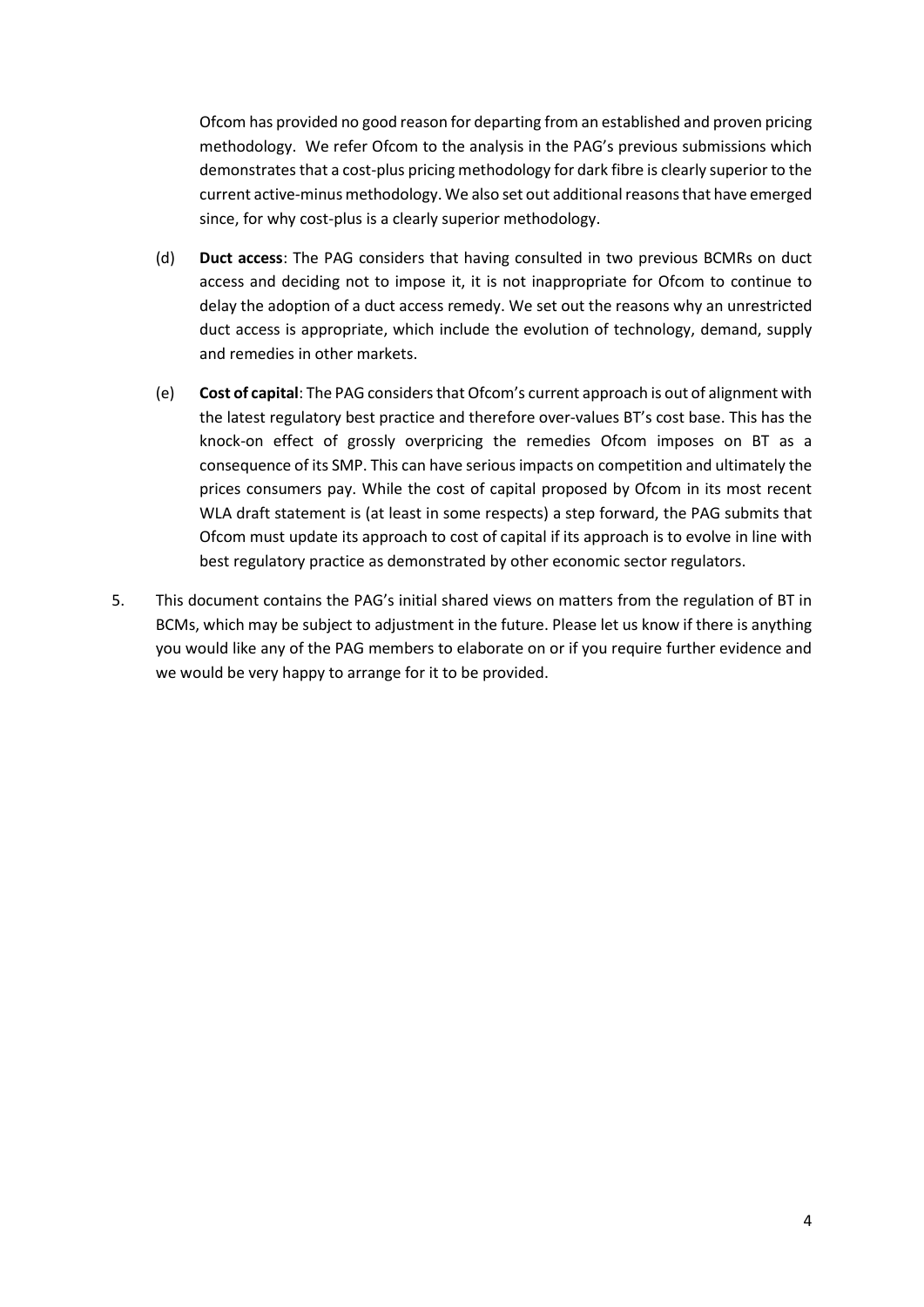# <span id="page-4-0"></span>**Market definition and SMP in the next review period**

- 6. Ofcom's approach to market definition and market power in future reviews must be grounded in the changing nature of the business connectivity market. CISBO services are fast evolving with different dynamics to other markets regulated by Ofcom, such as residential broadband markets. In this section, the PAG briefly outline their views about current trends in the market and what this means for Ofcom's market assessment. A more detailed analysis reflecting Vodafone's and TalkTalk's position has been prepared by Frontier Economics and provided to Ofcom.
- 7. In terms of product market definition, in the last BCMR, Ofcom found a single market for the provision of CISBO services at all bandwidths. While Ofcom's reasoning has been overturned as a result of BT's appeal, the PAG firmly believe that Ofcom reached the correct conclusion – and that this conclusion will become even more indisputable over the coming years:
	- (a) Supply-side considerations support finding a single market CISBO services rely on a common fibre infrastructure, and the costs for suppliers to switch between different bandwidth products (or offer the full portfolio of products if they already offer one product) is minimal. Furthermore, unit costs for equipment at different bandwidths are continuing to converge (and are small relative to the cost of the fibre infrastructure); and there is a growing trend of using higher bandwidth equipment to provide lower bandwidth services; and
	- (b) As the PAG has argued extensively, including during the BCMR appeal any demand-side analysis must recognise that BT's own SMP (and the lack of price regulation on 10 Gbit/s products) allows it to institute a distorting pricing gradient. This gradient makes it more expensive to switch to higher bandwidth services (artificially reducing switching rates) and raises the costs for BT's rivals in downstream markets – constraining them to compete for the highest-bandwidth connections. This is an issue which the PAG is concerned that Ofcom has paid insufficient attention to in the past, especially given the extraordinary margins it has allowed BT to make on CISBO services.
- 8. Any market definition test must be applied at competitive prices not by assuming BT's current prices are those that would prevail in a competitive market. This is particularly inappropriate where higher bandwidth services are not price regulated, where the 'basket' form of pricing regulation allows BT to determine its own pricing gradient, and where there is clear evidence that this pricing gradient does not reflect underlying costs and is likely to impact the willingness of customers to switch at higher bandwidths.
- 9. In terms of the geographic market, Ofcom's approach in the 2016 BCMR appears to be broadly appropriate notwithstanding the methodological concerns found by the CAT. Ofcom should build on that approach to reflect more detail on the drivers of competitiveness (the number of competing networks in an area and the distance to end users), while recognising that the approach must remain pragmatic and will require some degree of "blurring" of areas with heterogenous conditions, based on regulatory judgement, in order to define a smaller set of large geographic markets.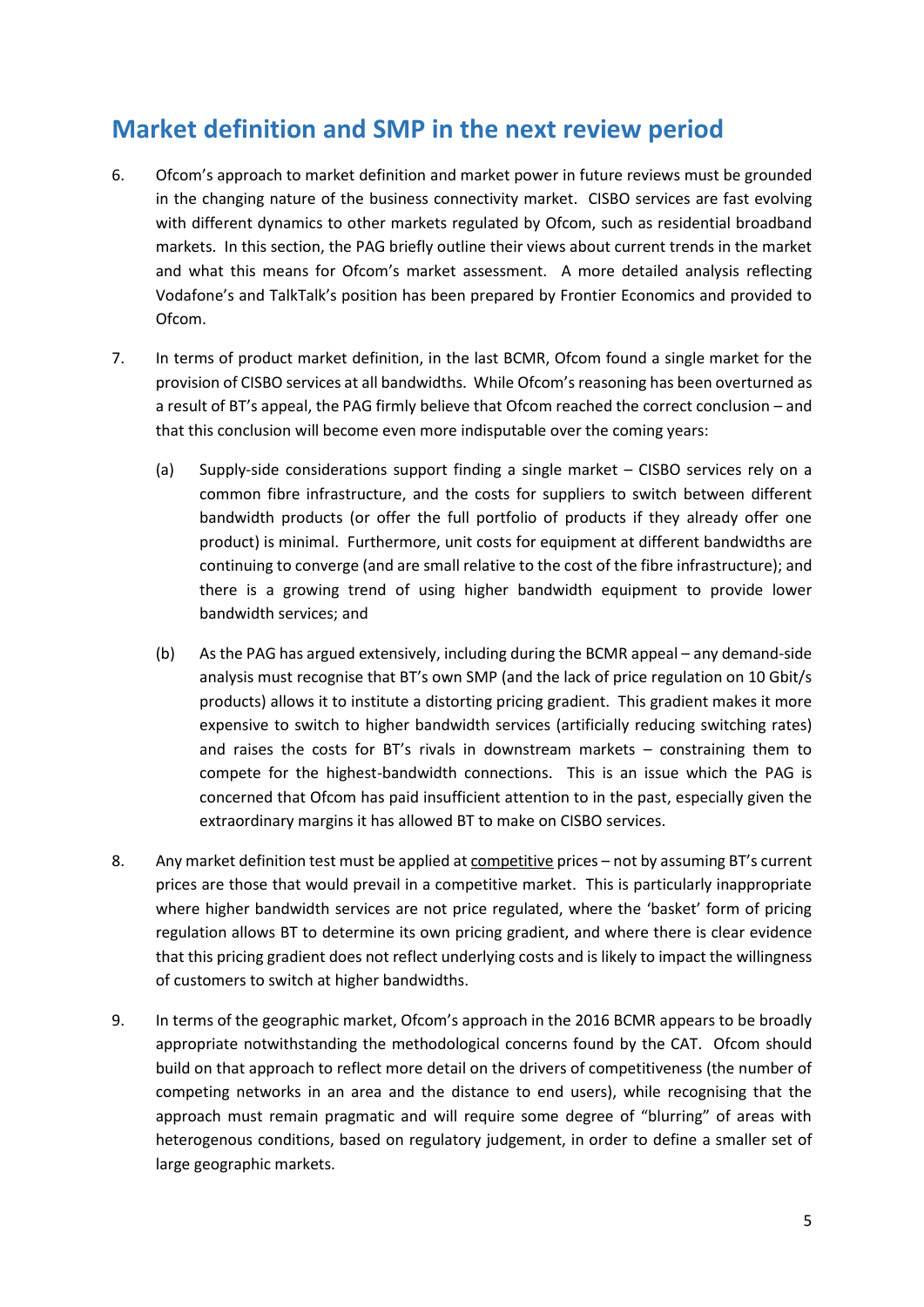- 10. In terms of the market power analysis, the PAG feels that the current approach needs to better reflect the incremental costs faced by BT's competitors. In the case of CISBO services, the cost to connect an additional customer can be substantial even over short distances – and so even a close alternative provider may find the cost (and time) to link a nearby customer prohibitive. Competitive constraints on Openreach will therefore be most effective where the specific location is connected to multiple competing networks, suggesting that the share of connections that a provider has in a geographic area is related to the average incremental cost faced and the degree of constraint. A mechanistic threshold (e.g. identifying areas with x number of networks within 100m of a premises) is therefore unlikely to be a good proxy for identifying areas where BT's level of market power is similar. The test for finding a lack of SMP should be carried out separately from the geographic market definition and consider a broader set of indicators of competitive conditions (such as profitability and other drivers of cost for fibre deployment).
- 11. In the PAG's view, a rigorous analysis of market definition and market power is likely to lead to a broadly similar outcome to Ofcom's initial findings in the 2016 BCMR – with BT found to have SMP in a single product market at all bandwidths, including 10Gbit/s, across the vast majority of the UK. This conclusion would properly reflect observed market realities, such as the extraordinary returns BT has been able to enjoy across CISBO services as a whole. Our comments in the following sections draw from this conclusion and focus specifically on the remedies Ofcom should impose. The PAG looks forward to the opportunity to provide more detail and evidence in relation to all of these issues during the formal consultation phase.

# <span id="page-5-0"></span>**Benefits of unrestricted dark fibre**

- 12. The PAG recognises that Ofcom imposed the current static 1Gbit/s dark fibre remedy whilst it dealt with the issues raised by BT's appeal of the 2016 BCMR and we can understand that decision given the circumstances. However, dark fibre restricted to 1Gbit/s was not Ofcom's original plan (that we supported) and does not go far enough.
- 13. Dark fibre should be imposed in any market where Ofcom determines that BT has SMP and we would therefore urge Ofcom to impose an unconstrained dark fibre remedy once it has had the opportunity to conduct a new market power assessment including CISBO services above 1Gbit/s. A remedy unconstrained by bandwidth is not only appropriate given the single product market (as described above) but clearly provides the best opportunity for competition on the merits. Since the underlying and fundamental competitive conditions for business connectivity are the same at all bandwidths (and the difference in cost for supplying different bandwidths is not significant), differences in actual competitive conditions are only due to BT's artificial pricing structure. There is therefore no good basis for imposing different SMP remedies based on different bandwidths. A broadly available dark fibre remedy is essential so that CPs and their customers can make long term investment plans using CP dark fibre and serve the UK's growing bandwidth and service needs.
- 14. Over a number of years, individually and as a group, the PAG has provided submissions to Ofcom and government about the benefits that duct and unrestricted dark fibre access will bring to the UK economy through increased investment, innovation and competition in the UK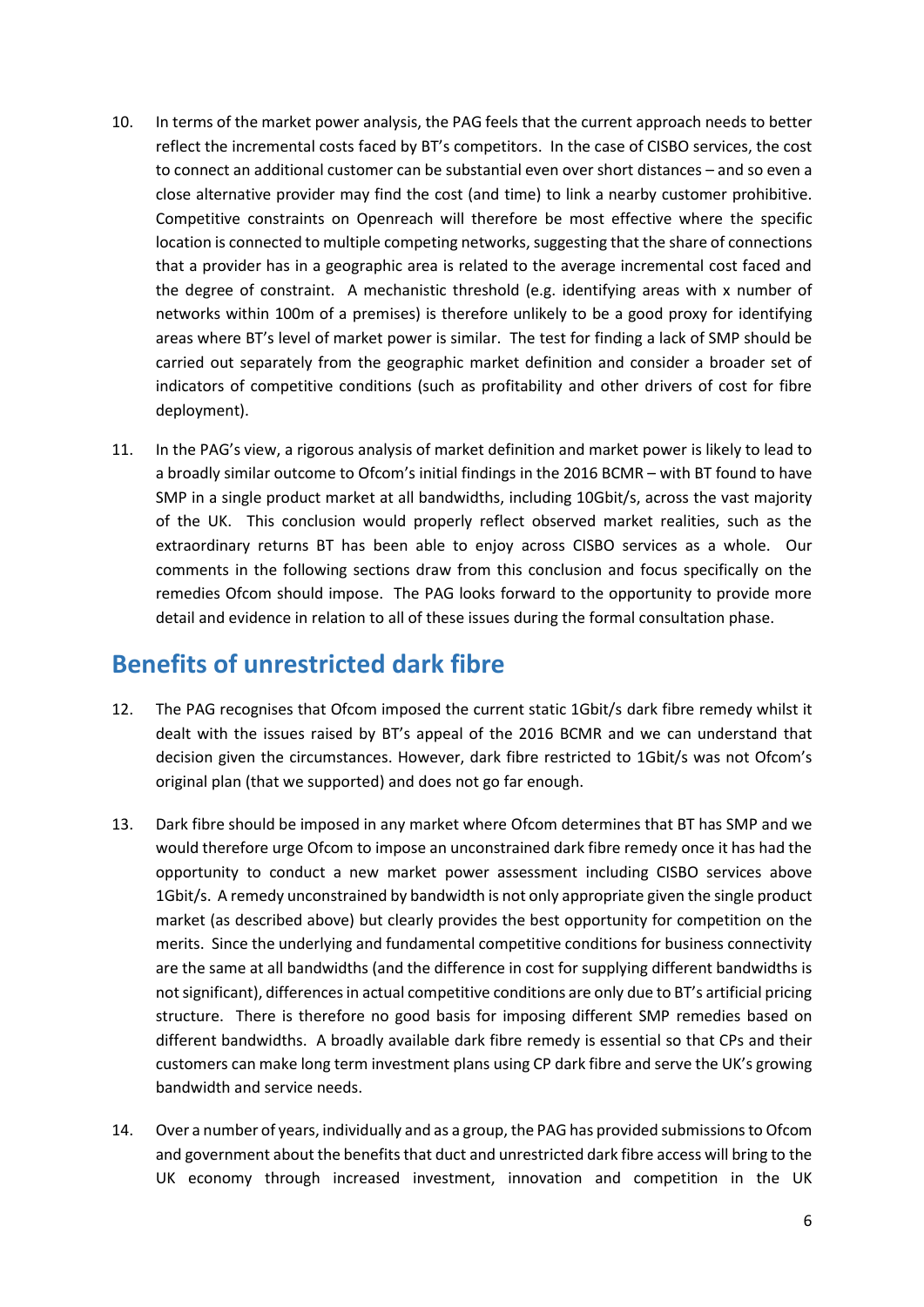communications market. Hyperlinks to the most relevant submissions are provided below, and these should be read as a part of this submission. In this section we provide a short summary of the PAG's submissions on why it considers that Ofcom is justified in imposing a dark fibre remedy that is unrestricted (for use to supply active circuits above, at and below 1Gbit/s when Ofcom makes an appropriate finding of SMP above 1Gbit/s).

15. Given that in the 2016 BCMR Ofcom accepted that the benefits of unrestricted dark fibre were sufficient to impose a dark fibre remedy unrestricted by bandwidth (in the sense it had no cap) we presume Ofcom continues to consider these benefits hold. We note Ofcom's comment:

*We expect that in future the dark fibre remedy we propose will be the main vehicle for competition for very high bandwidth services.<sup>1</sup>*

- 16. To save unnecessary duplication, we expect Ofcom would take the benefits of unrestricted dark fibre set out in the PAG's previous submissions into account in the 2019 BCMR - but for the avoidance of doubt we formally request Ofcom do so and for ease of reference attach them to this submission with references and provide a short overview of our previous submissions about the benefits of dark fibre >1Gbit/s.
- 17. As some of the largest CPs in the UK (and the world), the PAG's submissions are supported by a wide range of empirical evidence, both from the PAG's own experience in the UK and overseas from purchasing passive and active remedies.
- 18. The PAG continues to be firmly of the view that, while any sort of passive remedy will be beneficial, restrictions on the use of passive remedies are not appropriate and are not sustainable in the long term. Restrictions only serve to reduce passive remedies' overall potential benefits. Any concerns about unrestricted use, which almost exclusively relate to the protection of existing infrastructure operators' business models (such as in relation to BT's charging gradient), have little to do with promoting efficient entry and competition or the interests of consumers and can be dealt with by calibrating the regulatory tools already well known and used by Ofcom.

#### **2013 BCMR and 2013 BCMR PIA Appeal**

- 19. A number of PAG members (and other CPs) made submissions in response to the 2012 BCMR identifying the benefits of passive remedies and requesting Ofcom to impose them, including dark fibre. The submissions of TalkTalk, Colt, Cable & Wireless and Vodafone can be found [here.](https://www.ofcom.org.uk/consultations-and-statements/category-2/business-connectivity-mr)
- 20. PAG members also intervened in support of Colt (another PAG member) who appealed Ofcom's decision not to impose passive remedies. It is worth noting that EE supported passive remedies and was part of the intervention group which gave evidence on the benefits and demand for passive remedies. The primary legal submissions of the interveners are attached at annex A (we have not included supporting witness evidence or the full suite of submissions including

**.** 

<sup>1</sup> 2016 BCMR Statement, para 8.195.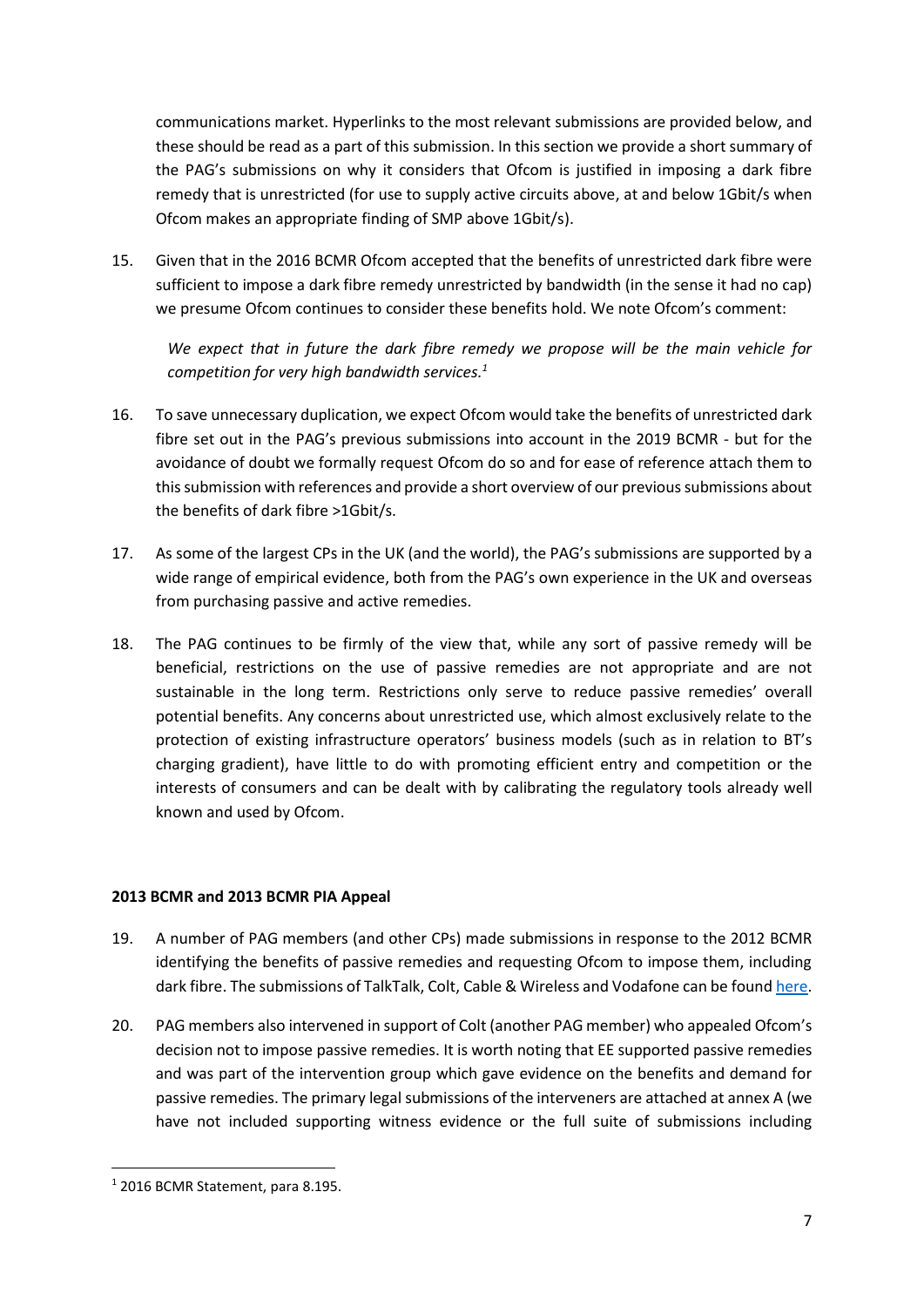confidential material in Annex A, as these should be readily accessible to Ofcom, but we ask Ofcom to review all the PAG's submissions and evidence in full).

#### **November 2014: BCMR preliminary issues consultation on passive remedies**

- 21. In response to Ofcom's consultation November *2014 BCMR preliminary issues consultation on passive remedies,* on 19 January 2015 the PAG provided a detailed response which included a report from Frontier Economics which can be found [here.](https://www.ofcom.org.uk/__data/assets/pdf_file/0026/51578/pag_annex_b.pdf) The benefits of dark fibre which the PAG has identified are set out in section 1.
- 22. In summary, the January 2015 report focussed on the various benefits to innovation. It also outlined the productive efficiency and allocative efficiency that passive remedies bring. These efficiencies arise, in large part, because of the incentives the incumbent faces where there is a lack of competition *vis a vis* the incentives it (and its competitors) face if competition through passive remedies emerges.

#### **May 2015: BCMR consultation in relation to dark fibre pricing**

- 23. In its May 2015 *BCMR: Review of competition in the provision of leased lines* consultation Ofcom proposed to introduce a dark fibre remedy which, in effect, restricted the use of dark fibre to the supply of active circuits at or above 1Gbit/s. On 15 July 2016 the PAG provided a further detailed response to the consultation, including a further report from Frontier Economics. The July 2015 report focussed on the optimal pricing mechanism for dark fibre in view of Ofcom's duties; the report can be foun[d here](https://www.ofcom.org.uk/__data/assets/pdf_file/0026/84815/passive_access_group_annex_frontier_economics_report_on_regulated_dark_fibre_pricing.pdf) and the benefits are set out in section 1.
- 24. The PAG's response to the July 2015 report focussed on the wider ranging benefits from dark fibre that occur from Ofcom imposing a cost-plus pricing methodology due to the fact it would make more of the active circuit market contestable (both above and below 1Gbit/s) from which more of the benefits referred to above would follow.

#### **2016 BCMR appeal submissions**

25. PAG members (Colt, TalkTalk, Three and Vodafone) submitted further evidence of the benefits of dark fibre in support of Ofcom in BT's appeal of the 2016 BCMR. The PAG's primary legal submissions to the 2016 BCMR appeal are provided at Annex B (we have not included supporting witness evidence or the full suite of submissions including confidential material in Annex B, as these should be readily accessible to Ofcom, but we ask Ofcom to review all the PAG's submissions and evidence in full). The PAG's submissions on the benefits of dark fibre focussed on the fact that dark fibre gives CPs access to the ability to control, test and manage their own active products end-to-end. This means they do not have to rely on BT's ineffectual and self-serving Statement of Requirements (SoR) process to (not) drive innovation. CPs could then compete to drive critical advancements such as lower latencies, early fault detection, quicker repairs and more secure networks. In particular, the innovations that come with 5G ecosystems will rely on network layer technologies being available through CPs being able to self-supply active circuits.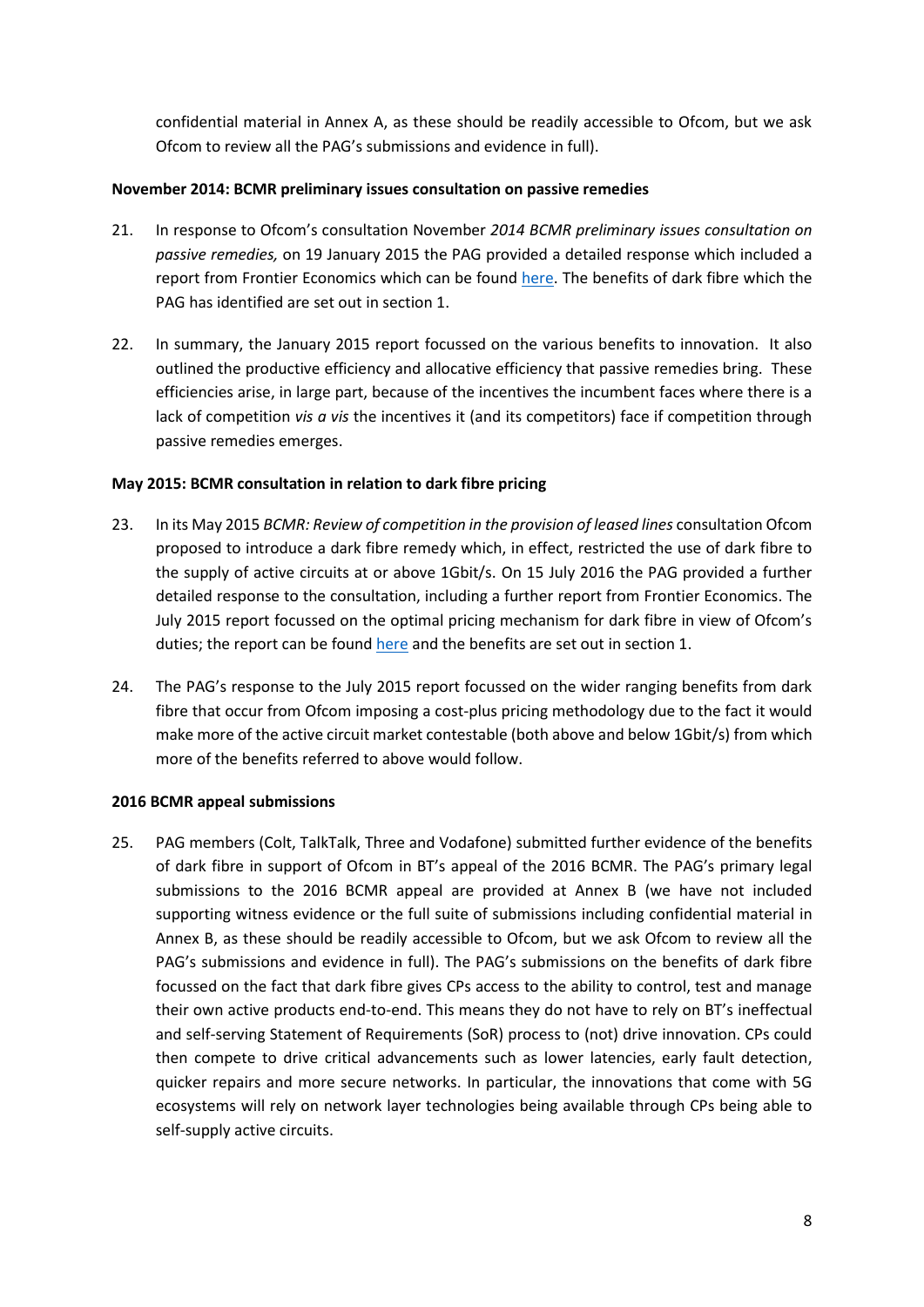#### **November 2017: BCMR consultation: dark fibre at 1Gbit/s**

- 26. On 30 December the PAG responded to Ofcom's 23 November 2017 *Consultation: dark fibre* at 1Gbit/s, reiterating that many of the benefits the PAG had already identified in previous submissions, and the evidence it had provided as part of the BCMR appeal remains relevant to Ofcom's proposal to impose dark fibre at 1Gbit/s.
- 27. In its response the PAG emphasised that while it understood Ofcom's decision to impose dark fibre at 1Gbit/s in light of the BCMR appeal judgment, in view of the growth in demand for bandwidth and requirements of 5G networks this restriction was not sustainable. If Ofcom wants to promote CPs to invest in their networks to meet medium to long term demand, taking into account practicalities such as the reality of long term customer contracts, Ofcom should remove the restrictions on the use of dark fibre at the earliest opportunity.
- 28. In the absence of being able to use dark fibre to provide active circuits above 1Gbit/s for access and backhaul networks, the majority of the ever-increasing bandwidth demands of UK citizens are unlikely to be met. UK communications networks are unlikely to be in a position to meet the demands of the future including in particular the fixed access segment demands of 5G architecture.

### <span id="page-8-0"></span>**Dark fibre pricing should be cost-based**

- 29. The PAG considers that a cost-based pricing methodology for dark fibre is the only correct approach to meet Ofcom's objectives and duties. The PAG provided compelling evidence including economic evidence to support this conclusion in its July 2015 submission report by Frontier economics found [here](https://www.ofcom.org.uk/__data/assets/pdf_file/0026/84815/passive_access_group_annex_frontier_economics_report_on_regulated_dark_fibre_pricing.pdf) and in its submission cover document found [here.](https://www.ofcom.org.uk/__data/assets/pdf_file/0024/53547/passive_access_group.pdf)
- 30. However, in the April 2016 Statement, Ofcom decided that the appropriate pricing methodology to apply to dark fibre should be active-minus based i.e., derived by deducting those costs which are notincurred (avoided) by BT in providing equivalent DFA, being essentially the costs of active network elements and non-domestic rates from the price of BT's 1Gbit/s Ethernet products.
- 31. This approach is, in the PAG's view, unsustainable. Every other significant regulated product is cost-based, and for good reason. Cost-based pricing is well established and is broadly accepted to deliver the best outcomes for consumers, maximising uptake and enabling efficient competition on the merits. Ofcom has provided no good reason for departing from this established and proven pricing methodology.
- 32. In other contexts, the perverse consequences of using active minus pricing would be clear. For example, it could not sensibly be suggested that Ofcom should have capped the price of LLU services based on the speed of the line and the corresponding retail service. It is apparent, having seen the benefits of competition and investment which arise from cost-based pricing, that such a pricing approach for LLU would have created far fewer benefits for consumers. The same is clearly equally true for business connectivity services, albeit that as a new remedy, the way in which active minus pricing holds back competition will not be immediately evident.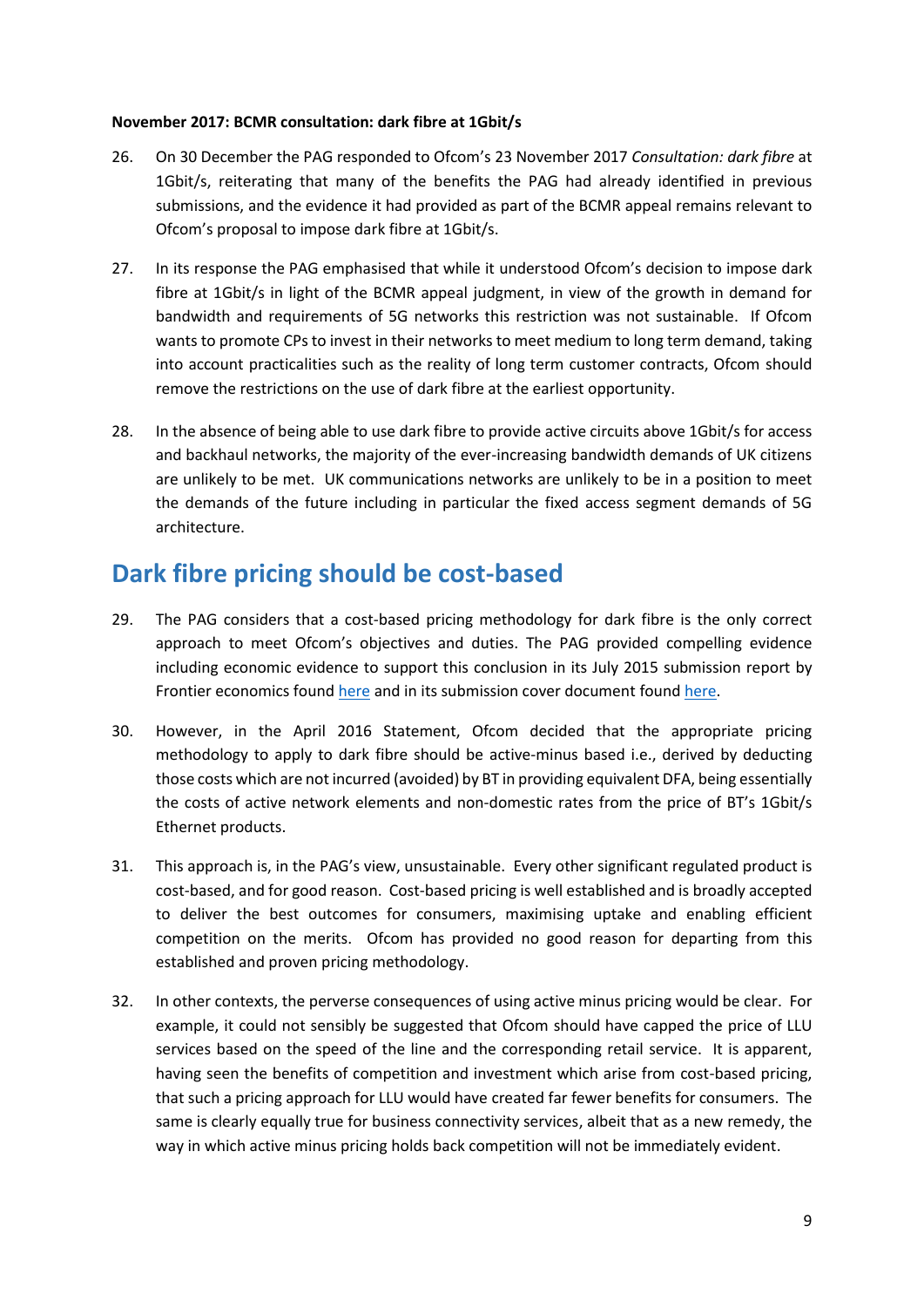- 33. If Ofcom wishes to deviate from a cost-plus methodology (with the consequence that the remedy is restricted to only part of the total business connectivity market) it needs a compelling reason to do so. To date, the primary reason relied upon by Ofcom is the preservation of BT's existing pricing structure – without any supporting evidence demonstrating that maintaining this pricing structure is efficient or in consumers' interests. The current price structure can be assumed to be profit-maximizing for BT, and is likely to reflect (for example) that 10Gbit/s services are not currently price regulated, and that BT therefore has an incentive to design its pricing gradient to maximise BT's ability to maximise profits at 10Gbit/s. It is important that, rather than continue to rely on assumptions that BT's pricing is efficient to justify active-minus pricing, Ofcom properly analyses BT's incentives and the competitive effects of its pricing choices.
- 34. In the last BCMR, Ofcom's assessment criteria to determine the appropriate pricing methodology was by reference to a 'Harvey-ball' qualitative analysis set out in the final statement. As you will recall (or see) Ofcom's analysis appeared to be finely balanced, with the scales tipping in favour of active minus, effectively, 14 points to 16. The balance was tipped because Ofcom considered that active-minus scored better on ease of implementation, compatibility and allocative efficiency.
- 35. We agreed with Ofcom that cost-plus scored significantly better than active-minus on productive efficiency, dynamic active and risk of gaming.
- 36. However, the PAG demonstrated, with the help of Frontier economics, why it strongly disagreed with Ofcom's assessment that active-minus was superior to cost-plus, on dynamic infrastructure investment, active compatibility and ease of implementation.
- 37. On dynamic infrastructure investment, Ofcom's rationale seemed to focus on maintaining the tariff gradient, however, BT has no incentive (or ability) to set Ramsey efficient prices mainly because it has broader strategic objectives (and in any event lacks the relevant information to achieve Ramsey efficiency). Ofcom's reasoning for maintaining the high premia for very high bandwidth services (i.e. to enable other infrastructure operators to enjoy space to compete) did not stack up, in view of the fact Ofcom should not be protecting particular businesses and pricing models – instead, Ofcom's duty is to support sustainable infrastructure investment in the long term.
- 38. On active compatibility, if Ofcom used a cost-based approach it would have a consistent approach between active and passive pricing, as it does for LLU and WLR, which would help prevent the risk of inefficient entry due to the differences in the recovery of common costs. Further, active-minus introduces inconsistencies between pricing at different levels of the value chain which will become unsustainable in the longer term. On ease of implementation the need for Ofcom to set active minus price by reference to BT's annually derived LRIC appears to require far more resources than a simple forward-looking charge control. The cost-based control would also require less monitoring and likely involve fewer disputes.
- 39. In view of the above analysis, our assessment using Ofcom's 2016 BCMR methodology is that a cost-plus methodology is far superior to active minus, scoring 22-12.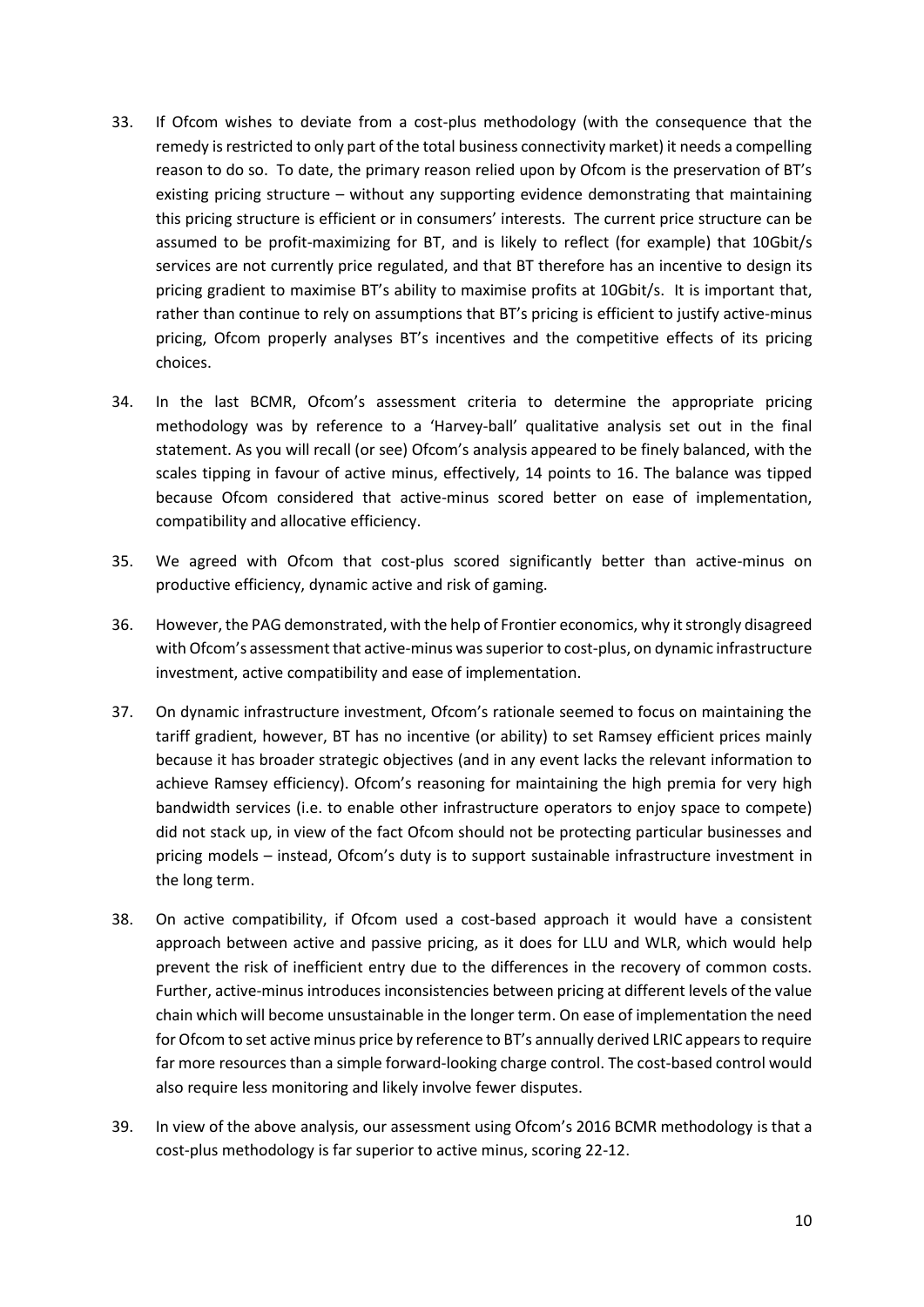|                    | <b>Ofcom's assessment</b> |                          | <b>Frontier's assessment</b> |                     |
|--------------------|---------------------------|--------------------------|------------------------------|---------------------|
| <b>Criterion</b>   | <b>Cost based</b>         | <b>Active minus</b>      | <b>Cost based</b>            | <b>Active minus</b> |
| Allocative         | n                         | 2                        | Ω                            | 1                   |
| Productive         | 4                         | 2                        | 4                            | 2                   |
| Dynamic $-$        |                           |                          |                              |                     |
| Active             | 4                         | $\mathcal{P}$            | 4                            | $\mathcal{P}$       |
| Dynamic - Infra    |                           | 2                        | 3                            |                     |
| Active             |                           |                          |                              |                     |
| compatibility      | 0                         | 2                        | 3                            | 1                   |
| <b>Gaming Risk</b> | 4                         | $\overline{\mathcal{L}}$ | 4                            | $\mathfrak{p}$      |
| Ease of            |                           |                          |                              |                     |
| implementation     | $\mathcal{P}$             | 4                        | 4                            | 3                   |
| <b>Total</b>       | 14                        | 16                       | 22                           | 12                  |

Source: Adapted from the Frontier report, adapted from Table A26.8, BCMR May 2015

40. However, the PAG took consolation from Ofcom's statement where it said:

We would therefore expect that the next price control review would need to reconsider *whether to continue with an active minus reference price approach (and if so what that reference product and price should be), or whether to move to a more cost-based approach.* A26.158

41. As set out in the PAG's response to the November 2017 dark fibre at 1Gbit/s consultation response (paras 74-85) the PAG maintains that active-minus pricing suffers from serious deficiencies and that a cost-plus methodology is preferable. The case for a cost-plus methodology has only strengthened since Ofcom's May 2015 statement.

#### *The NDR Appeal*

- 42. TalkTalk's appeal of Ofcom's Non-Domestic Rates decision illustrates the implementation problems with active minus pricing, and why such pricing does not properly meet Ofcom's objectives. This is in large part due to the way that the Valuation Office Agency's NDR system works i.e., the entity that lights the fibre pays the NDRs. As a consequence, Ofcom's original active-minus methodology proposal, which would price dark fibre based on the equation *"[x]Gbit/s active price minus avoidable LRIC minus BT's NDRs*", created an unequal playing field as BT pays far lower NDRs than other CPs. Therefore, the cost to CPs of lighting fibre when they pay their NDRs will therefore be much higher than BTs' costs (as a result of BT' small 'minus' for the NDR portion in the active minus calculation).
- 43. As a result of TalkTalk's successful appeal against Ofcom's methodology, the new NDR methodology better enables competition using dark fibre in the way Ofcom had originally intended, but it still has to use a number of assumptions about CPs' networks and how they will use dark fibre – assumptions which will not always reflect how CPs are, or will want to, use dark fibre. This is, clearly, still imperfect.
- 44. However, a cost-plus based methodology does not suffer from the same implementation problems. This is because under a cost-plus methodology the regulated price set by Ofcom is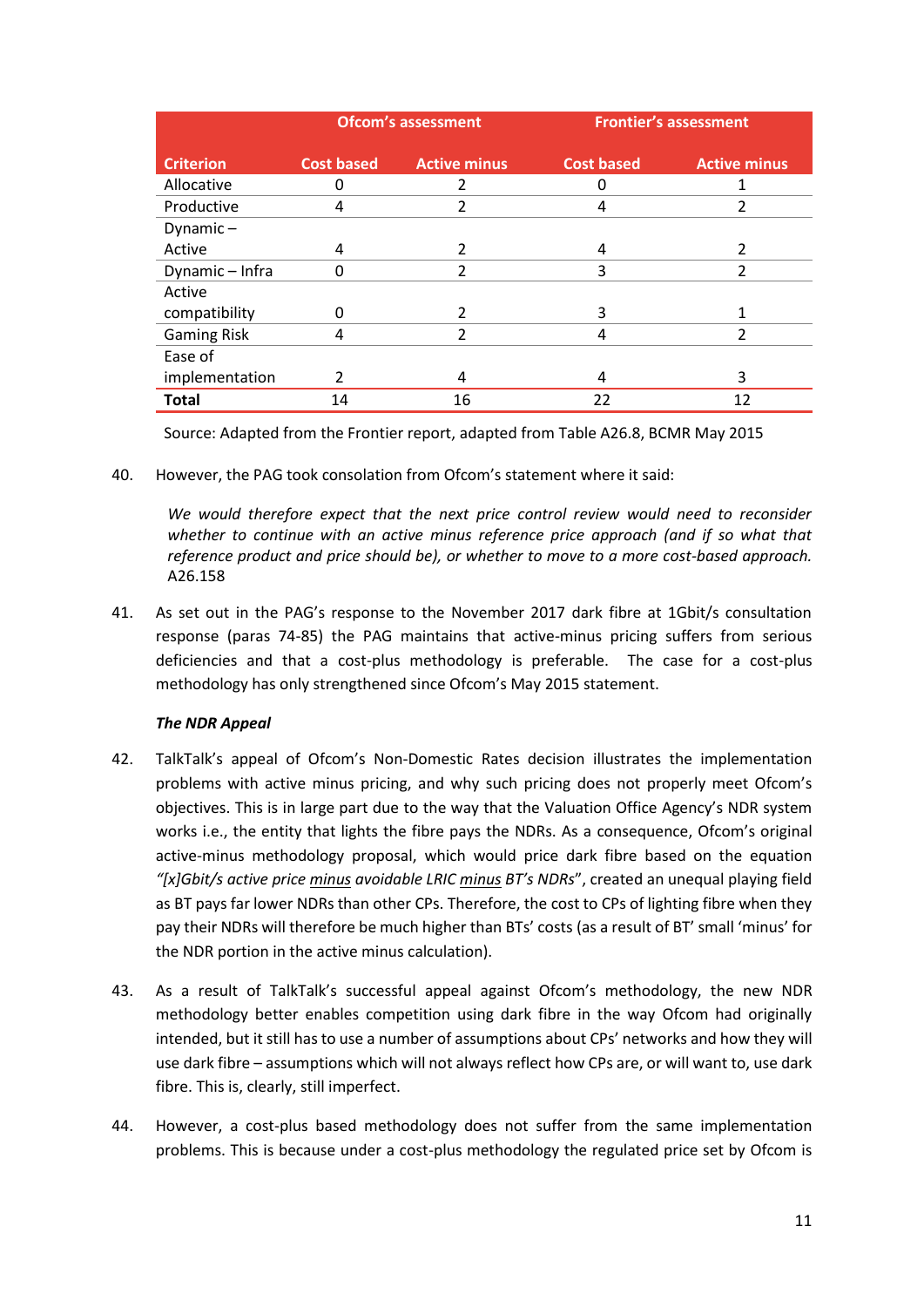based on BT's cost stack (which will not include NDR costs of lighting fibre) rather than BT's voluntary pricing choices for active fibres (where BT has paid NDRs).

- 45. As a result, the current methodology Ofcom uses to reflect NDRs in the dark fibre price continues to be imperfect and to create implementation problems. This should provide a further strong incentive for Ofcom to adopt a cost-plus methodology and add to the case that active-minus is not appropriate to use for dark fibre.
- 46. Ultimately Ofcom's principal duty requires it to adopt the methodology that promotes more competition, has fewer implementation issues, and ultimately lowers prices to all consumers. A cost-plus methodology significantly outscores an active-minus methodology overall. A costplus methodology is superior after taking into account dynamic, allocative and productive efficiency. Using a consistent bottom-up cost model, as Ofcom does for LLU and WLR, Ofcom can easily implement a cost-plus methodology and ensure consistent prices across active products and prevent inefficient entry. There is no danger to BT's recovery of costs with an appropriately calibrated cost-plus methodology and it will be easier for Ofcom to monitor.
- 47. In view of forecast migration to higher bandwidths and if Ofcom proposes to impose an unrestricted dark fibre remedy (by bandwidth), which it must, then Ofcom should not continue to shelter either BT's common costs in the <1Gbit/s markets nor inefficient high bandwidth infrastructure operators.
- 48. We would be happy to discuss this with you and potential cost modelling approaches if that would be of assistance.

# <span id="page-11-0"></span>**Unrestricted cross market duct access (UCMDA)**

- 49. Duct and pole access are increasingly critical for operators seeking to deploy modern, high capacity networks capable of delivering the requirements demanded by new-generation networks, in particular 5G. The PAG has provided a number of submissions at each relevant opportunity supporting the introduction of duct and pole access:
	- (a) The PAG's response to the 2016 BCMR preliminary consultation: passive remedies and main consultation response included a cover document and two consultant reports stating that Ofcom should impose a duct access remedy on BT, as a complementary remedy to dark fibre. 2
	- (b) The CP Group intervened in support of CityFibre's ground in the BCMR appeal that Ofcom should have also imposed a duct access remedy.
- 50. In view of this, the successful introduction of DPA by other NRAs in the EU and further afield, legal developments at the European Commission level and the evolving regulatory and

1

<sup>&</sup>lt;sup>2</sup> https://www.ofcom.org.uk/ data/assets/pdf\_file/0024/53547/passive\_access\_group.pdf; https://www.ofcom.org.uk/ data/assets/pdf\_file/0019/41572/pag.pdf https://www.ofcom.org.uk/ data/assets/pdf file/0015/51054/pag\_annex\_a.pdf; https://www.ofcom.org.uk/ data/assets/pdf file/0026/51578/pag\_annex\_b.pdf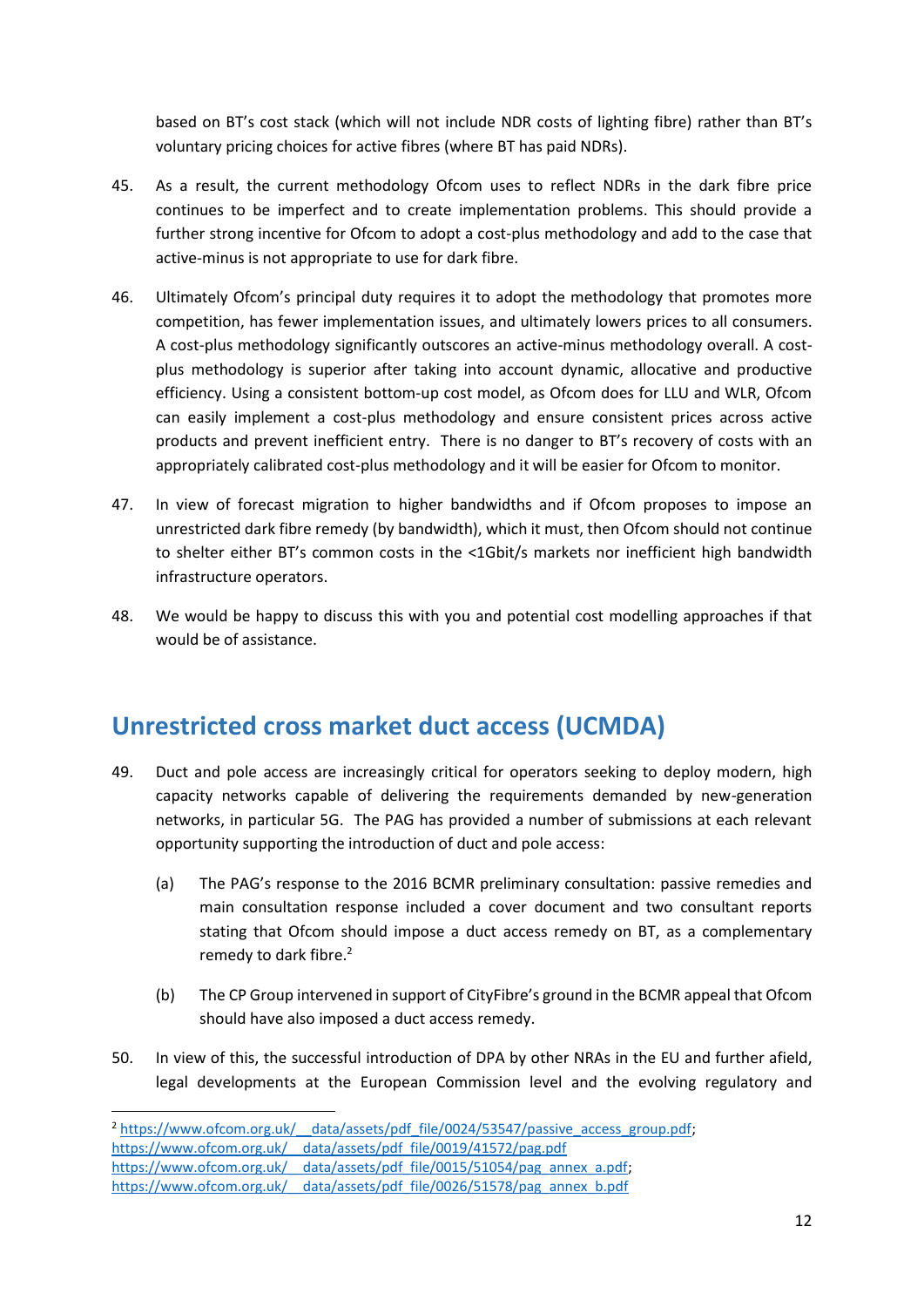commercial structure and demands of the UK communications market, the PAG does not consider it appropriate for Ofcom to continue to delay introducing a DPA remedy in the 2019 BCMR. The PAG makes the following points in support of a DPA proposal.

#### Objectives for UK communications markets

51. Government is determined to stimulate private investment in 'full-fibre' connections, expand coverage beyond 95% of the UK and seeks to be a world leader in 5G. <sup>3</sup> To assist with this government has offered 100% business rates relief on 'new fibre'. Government recognises:

*The transition from copper to full fibre networks across the UK is necessary to future-proof the speed, capacity and reliability of fixed connections, and create the backbone of 5G mobile networks.*

52. Government notes:

*Whilst the UK is an international leader in the availability of copper-based super-fast broadband it must improve its performance on the deployment of full fibre networks, to support the connectivity of homes and businesses and provide the backbone for a denser 5G mobile network and underpin economic growth.<sup>4</sup>*

53. In its DCR initial conclusions Ofcom committed to:

*…make it easier for competing providers to build their own fibre networks, across as much of the UK as is practicable, by providing them with access to Openreach's network of underground ducts and telegraph poles.<sup>5</sup>*

- 54. Ofcom and government clearly recognise duct access as necessary to promote fibre roll out in the UK. Yet in the DCR conclusions and WLA market review proposals Ofcom proposed restricting DPA to residential premises unless any business rollout demonstrably includes '*rollout to residential consumers at scale'*. This approach seems unlikely to achieve Ofcom's and Government's FTTP objectives any time soon.
- 55. Ofcom must not second guess CPs' business cases and should permit market players to decide whether to use DPA for residential or business uses on their own. In this respect, regulation should put BT and its competitors on an equal footing. Industry must have the freedom to innovate with respect to their investment decisions and business cases in much the same way they must be left to innovate when Ofcom introduces new access products. Trying to guess the appropriate shape or structure of the market can have unforeseen consequences. It could for example foreclose entry for CPs who may want to serve business customers initially but, once rolled out in an area, see the opportunity to serve consumers. Similarly, it could prevent a CP that initially only serves businesses from entering the market, even though that CP might subsequently become a major competitor for both businesses and consumers.

Regulatory environment

**.** 

4

<sup>3</sup> [https://www.gov.uk/government/uploads/system/uploads/attachment\\_data/file/669136/20171218\\_-](https://www.gov.uk/government/uploads/system/uploads/attachment_data/file/669136/20171218_-_FTIR_call_for_evidence.pdf) FTIR call for evidence.pdf

[https://www.gov.uk/government/uploads/system/uploads/attachment\\_data/file/663060/Future\\_\\_\\_Telecoms](https://www.gov.uk/government/uploads/system/uploads/attachment_data/file/663060/Future___Telecoms___Infrastructure___Review-___terms___of___reference.pdf) Infrastructure Review- terms of reference.pdf

<sup>5</sup> DCR section 4.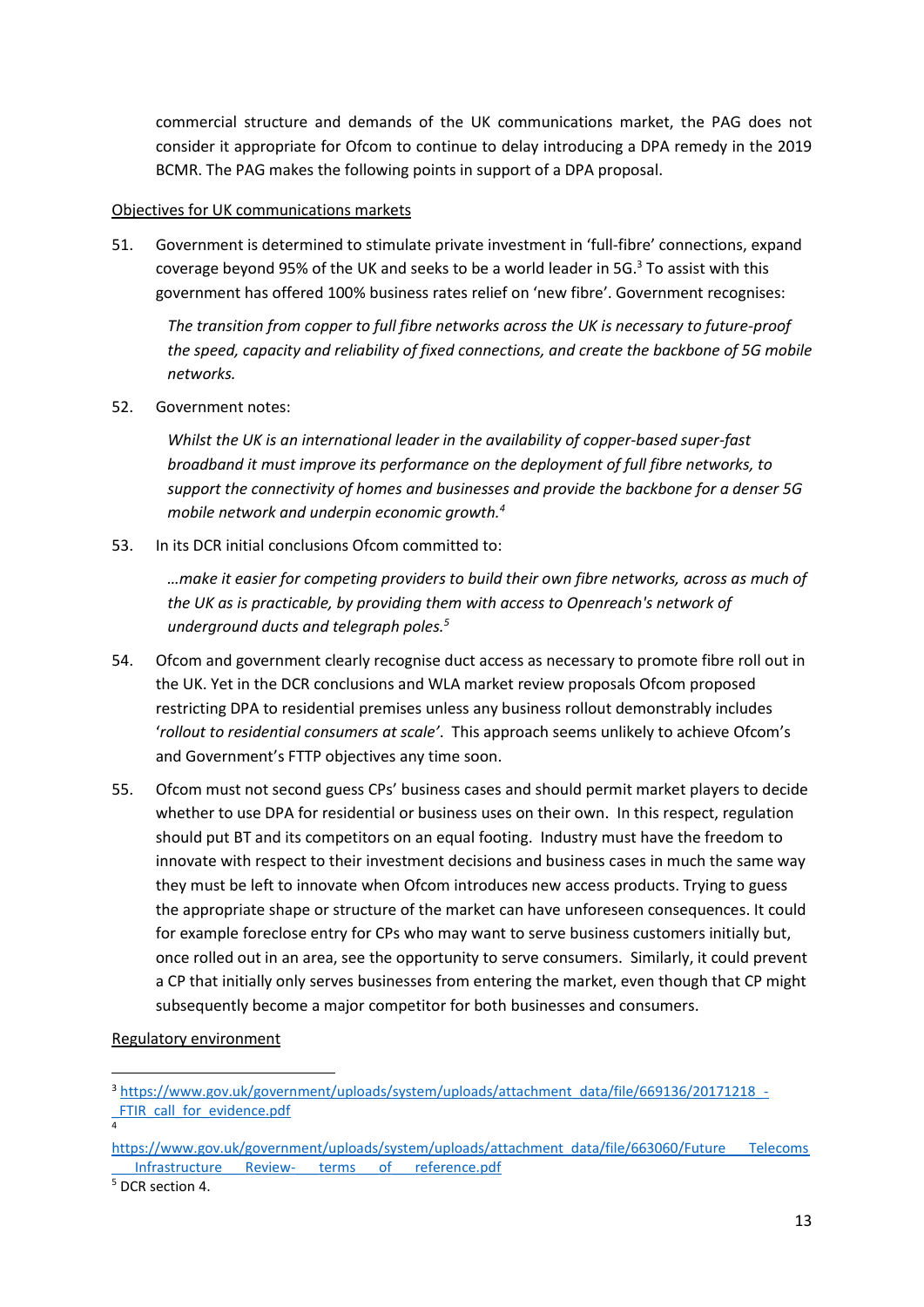- 56. Ofcom specifically consulted on imposing a duct remedy but ultimately decided not to do so in its 2016 BCMR Statement, promising to re-consider this in the next BCMR in light of changes in the market (including changes in the WLA market and as result of the impact of the CID/ATI Regulations). The European Commission noted Ofcom's undertaking to review this particular decision in its Article 7(3) letter.
- 57. As far as the PAG is aware, there has been no use of the CID/ATI Regulations to obtain access to duct. This is not because there is no demand for duct access but because, for all the reasons previously identified, the CID/ATI Regulations provide none of the certainty required for CPs to build a business case based on duct access. As such they remain ineffective, unused and so Ofcom and government can place no store in the CID/ATI Regulations providing a useful substitute for SMP regulated access to BT's duct and pole network.
- 58. Though Ofcom has already faced two appeals of its decision not to impose duct access in two consecutive BCMRs (which the PAG has intervened in against Ofcom each time) it must have serious concerns as it would not be able to do so a third time, given recent developments.
- 59. The European Commission was scathing of Ofcom's decision not to impose a DPA remedy in its Article 7(3) letter, going so far as to say:<sup>6</sup>

*The Commission does not in fact share OFCOM's assertion that imposing universal duct access would create undue implementation risks (related to correct price differentials along the value chain). The latter risks could, in view of the Commission, be mitigated by the use of a uniform costing methodology with consistent asset valuation along the value chain, in line with the approach already adopted for pricing of dark fibre in relation to the 1 Gbps active product.* 

*Therefore the Commission asks OFCOM to consider imposing universal physical infrastructure access (to ducts and poles) in the non-competitive areas.*

- 60. The new European Electronic Communications Code (CRF replacement) includes requirements on NRAs to consider passive infrastructure remedies first in their regulatory toolkit instead of treating them as an ancillary remedy. This means that NRAs will be required to introduce passive access obligations as a standard SMP remedy, in order to deal with the root of competition problems, instead of creating 'regulatory-managed downstream competition'<sup>7</sup> which fails to unleash the types of innovation that are possible in markets that are genuinely competitive.
- 61. The European Commission has identified the introduction of the European Electronic Communications Code as a priority and it is expected for June 2018. No transposition date has yet been set and it is possible that it may take 12 months from the date that the Code is introduced at an EU level.

<sup>7</sup> See, eg, Jon Stern, 'Developing Upstream Competition in the England and Wales Water Supply Industry: A New Approach' (CCRP working paper 17)

 $\overline{\phantom{a}}$ 

<sup>6</sup> [https://www.ofcom.org.uk/\\_\\_data/assets/pdf\\_file/0027/76374/ec-comments-on-draft-bcmr-statements.pdf](https://www.ofcom.org.uk/__data/assets/pdf_file/0027/76374/ec-comments-on-draft-bcmr-statements.pdf)

https://www.city.ac.uk/ data/assets/pdf file/0018/81027/stern\_developing\_upstream\_competition.pdf.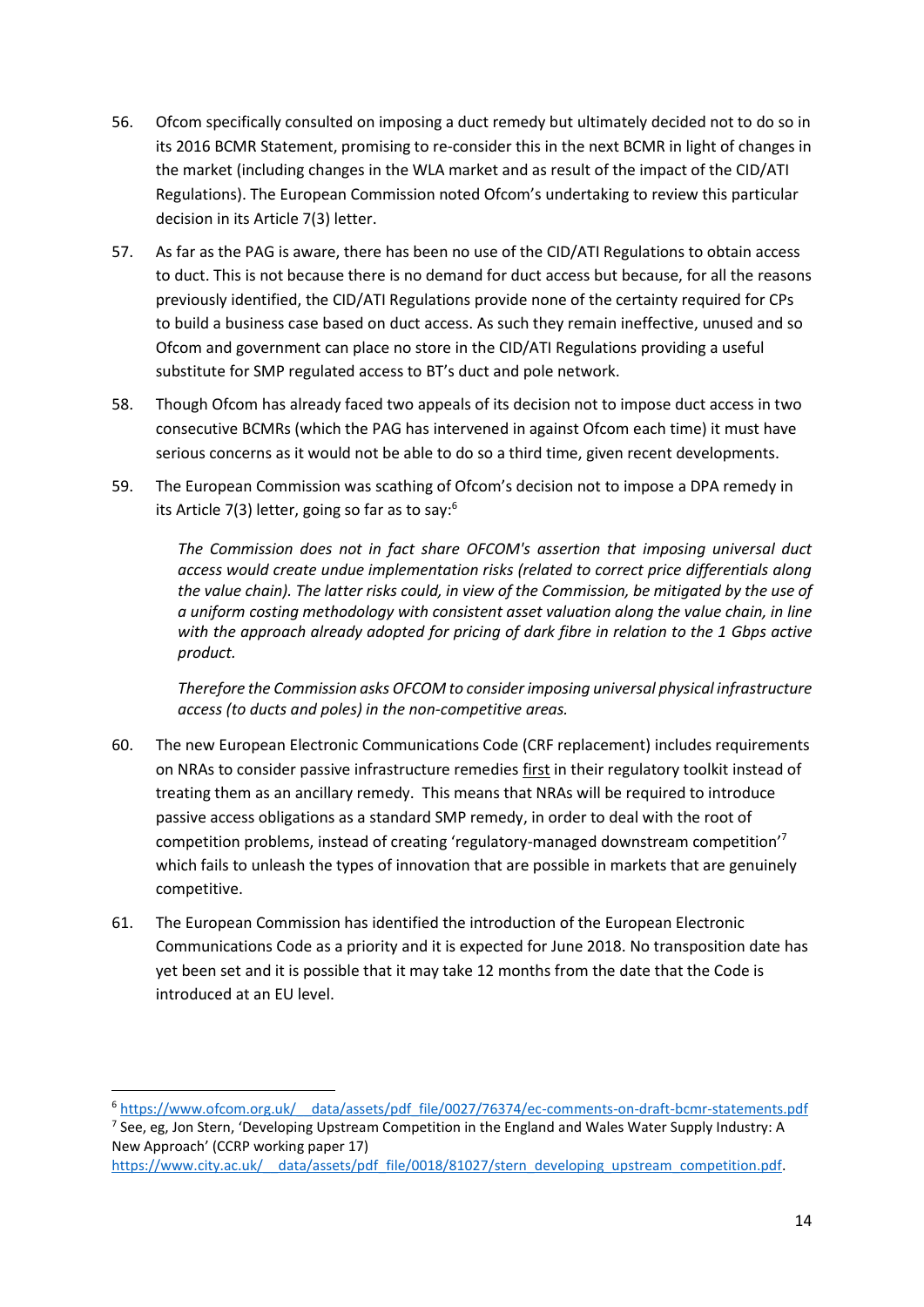- 62. BEREC has identified access to physical infrastructure as the number 1 priority for its 2018 work plan and is looking to establish a common approach and clear guidance on the approach to include access to physical infrastructure in market definition.<sup>8</sup>
- 63. While it is unclear how the new Code will be reflected in domestic law and Ofcom's participation in BEREC post-Brexit, no one could seriously argue that the UK should turn its back on these EU level developments, which are likely to leave the UK as an ever further outlier in the availability of passive remedies.

#### WLA DPA

 $\overline{\phantom{a}}$ 

- 64. Ofcom is proposing to introduce a restricted DPA remedy in its WLA market review from April/May 2018. In view of this, it seems that the next BCMR would be the appropriate time for Ofcom to introduce DPA in the BCMR and 'unrestrict' WLA DPA for cross market business use for a number of reasons.
	- (a) It is well recognised that maintaining the regulatory 'split' between BCMR and WLA market remedies becomes increasingly artificial as Ofcom regulates deeper into the infrastructure layers. Allowing cross market unrestricted DPA would free Ofcom to develop a single duct cost model that it can adjust in a targeted way to achieve different objectives in each market.
	- (b) Business connectivity markets and fixed access markets are increasingly converging due to the roll-out of FTTP networks, which replicate many of the features of leased lines over an access network.
	- (c) Much of the detail as to how BT/Ofcom will effectively restrict WLA DPA from being used in BCMs has yet to be worked out. Whatever Ofcom finally determines, 'policing' restrictive DPA use will inevitably involve cost to Ofcom, BT and industry which consumers ultimately bear.
	- (d) Once DPA gets up and running in the WLA market, it seems likely that there will be significant cross market synergies and economies of scope and scale efficiencies from allowing CPs to use duct to serve consumers and businesses in access and business markets. For example, there are likely to be significant benefits to a company like Vodafone from being able to fully self-supply its own fibre for mobile backhaul, business customers and fixed access links.
	- (e) Unrestricted cross market DPA will open up possibilities to companies that have only ever served business markets to consider serving residential consumers, if the environment suited it.
- 65. As is plain, the reasons for introducing unrestricted cross market duct access are compelling. The PAG urges Ofcom to move with the times and the weight of evidence and introduce unrestricted cross market duct access.

<sup>8</sup> [http://berec.europa.eu/eng/document\\_register/subject\\_matter/berec/download/0/7528-berec-work](http://berec.europa.eu/eng/document_register/subject_matter/berec/download/0/7528-berec-work-programme-2018_0.pdf)[programme-2018\\_0.pdf.](http://berec.europa.eu/eng/document_register/subject_matter/berec/download/0/7528-berec-work-programme-2018_0.pdf)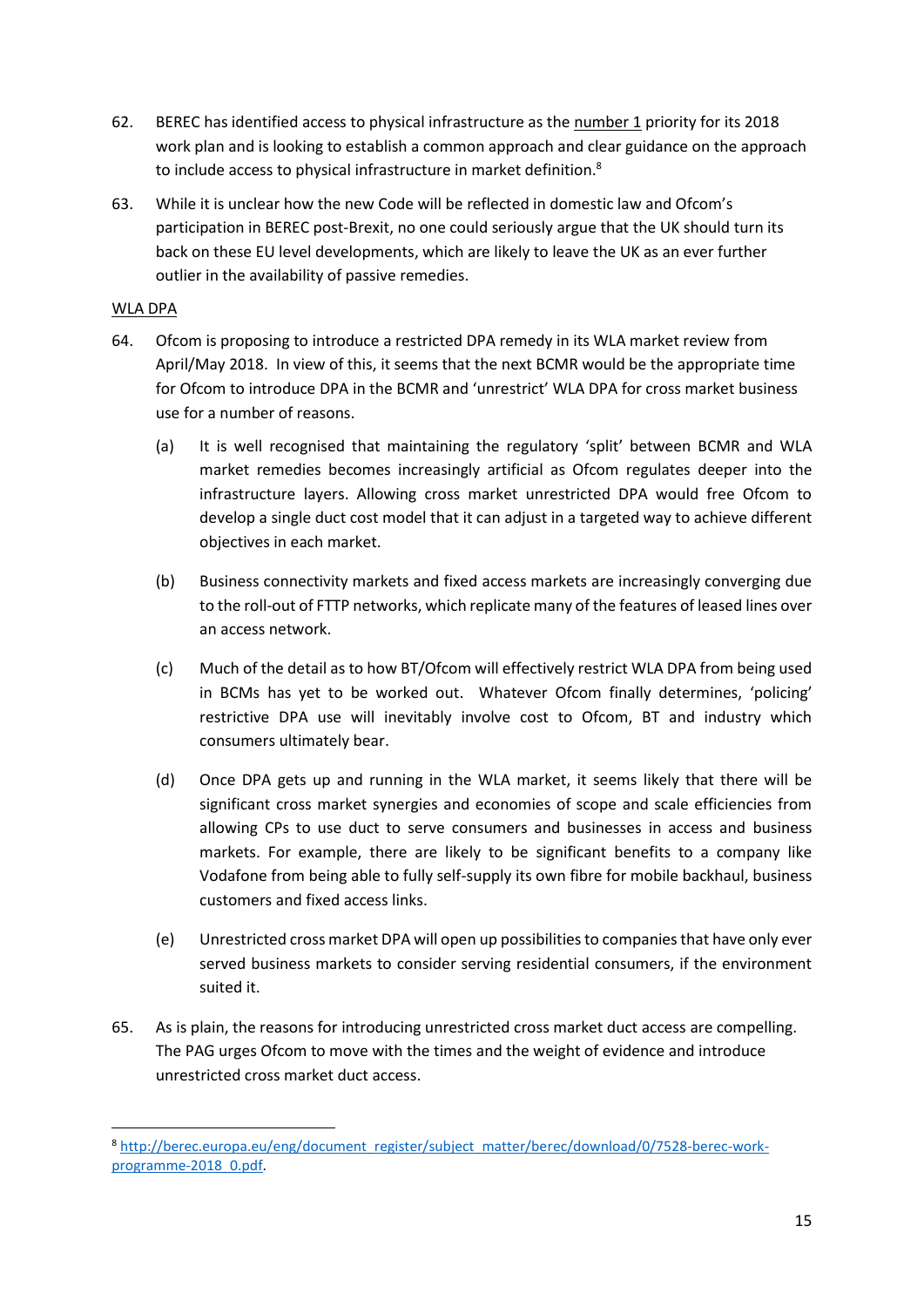- 66. In relation to cost recovery, the PAG emphasises that Ofcom should periodically review any impact of introducing UCMDA and ensure that costs remain appropriately allocated between access markets – be they markets for passive or active products, business and local access markets, and for regulated or unregulated products.<sup>9</sup>
- 67. As a group of communications providers including mobile only operators (H3G), business only operators (Colt), mainly fixed access only operators (Sky and TalkTalk) and a fixed and mobile operator (Vodafone) the PAG would be pleased to meet with you to discuss the opportunities that unrestricted cross market duct access could bring.

**.** 

<sup>&</sup>lt;sup>9</sup> We note that there would be various ways to achieve this, including through differentiated pricing for local access and business connectivity usage of PIA. Such an approach has been adopted in other European countries such as France.